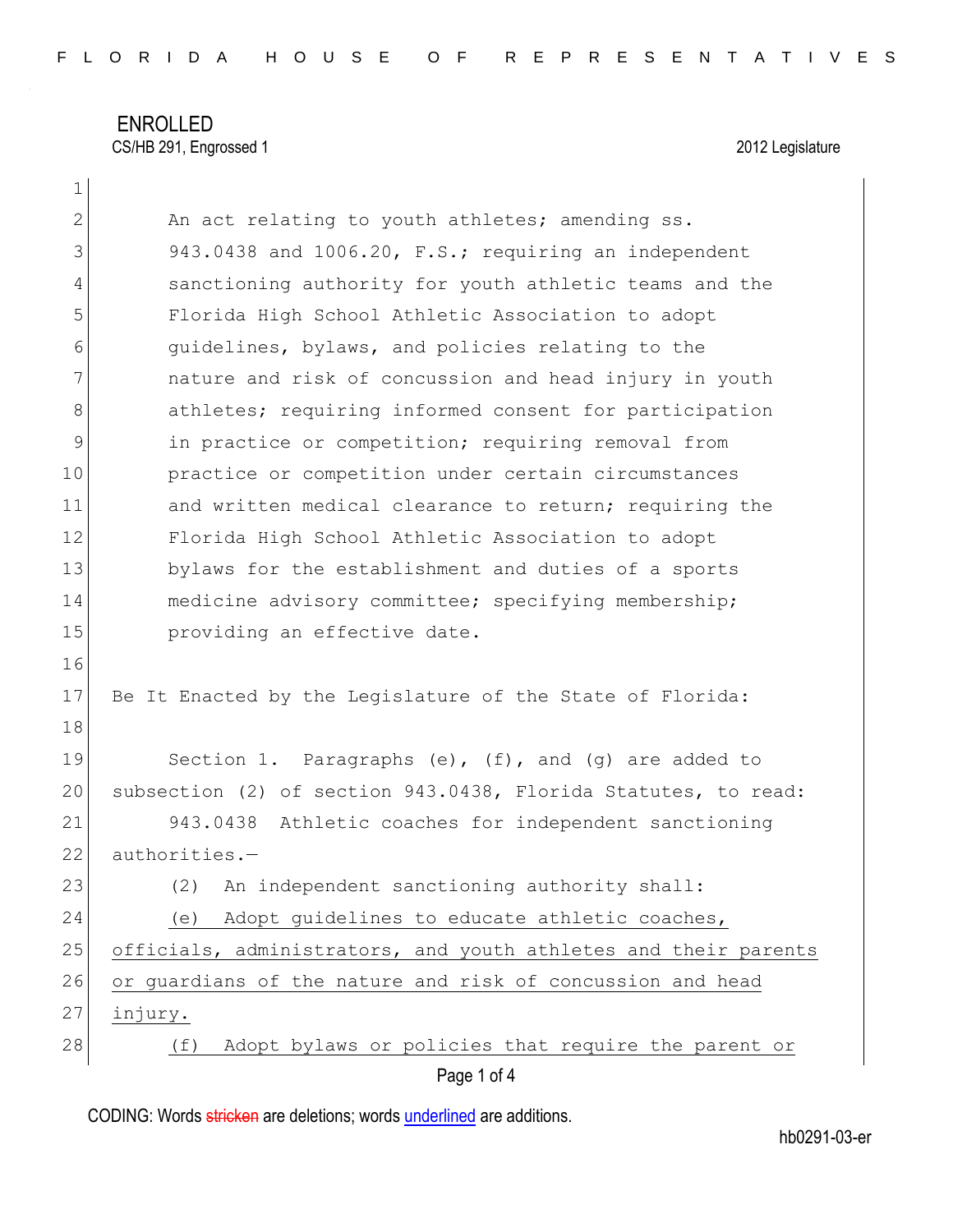## ENROLLED CS/HB 291, Engrossed 1 2012 Legislature

| 29<br>quardian of a youth who is participating in athletic competition |
|------------------------------------------------------------------------|
| 30<br>or who is a candidate for an athletic team to sign and return an |
| informed consent that explains the nature and risk of concussion       |
| 32<br>and head injury, including the risk of continuing to play after  |
| 33<br>concussion or head injury, each year before participating in     |
| 34<br>athletic competition or engaging in any practice, tryout,        |
| 35<br>workout, or other physical activity associated with the youth's  |
| 36<br>candidacy for an athletic team.                                  |
| 37<br>(g) Adopt bylaws or policies that require each youth             |
| athlete who is suspected of sustaining a concussion or head            |
| 39<br>injury in a practice or competition to be immediately removed    |
| from the activity. A youth athlete who has been removed from an        |
| activity may not return to practice or competition until the           |
| youth submits to the athletic coach a written medical clearance        |
| 43<br>to return stating that the youth athlete no longer exhibits      |
| 44<br>signs, symptoms, or behaviors consistent with a concussion or    |
| 45<br>other head injury. Medical clearance must be authorized by the   |
| 46<br>appropriate health care practitioner trained in the diagnosis,   |
| 47<br>evaluation, and management of concussions as defined by the      |
| 48<br>Sports Medicine Advisory Committee of the Florida High School    |
| 49<br>Athletic Association.                                            |
| 50<br>Section 2. Paragraphs (e), (f), (g), and (h) are added to        |
| subsection (2) of section 1006.20, Florida Statutes, to read:          |
| 1006.20 Athletics in public K-12 schools.-                             |
| (2)<br>ADOPTION OF BYLAWS, POLICIES, OR GUIDELINES.-                   |
| The organization shall adopt quidelines to educate<br>(e)              |
| athletic coaches, officials, administrators, and student               |
| 56<br>athletes and their parents of the nature and risk of concussion  |
|                                                                        |

Page 2 of 4

CODING: Words stricken are deletions; words underlined are additions.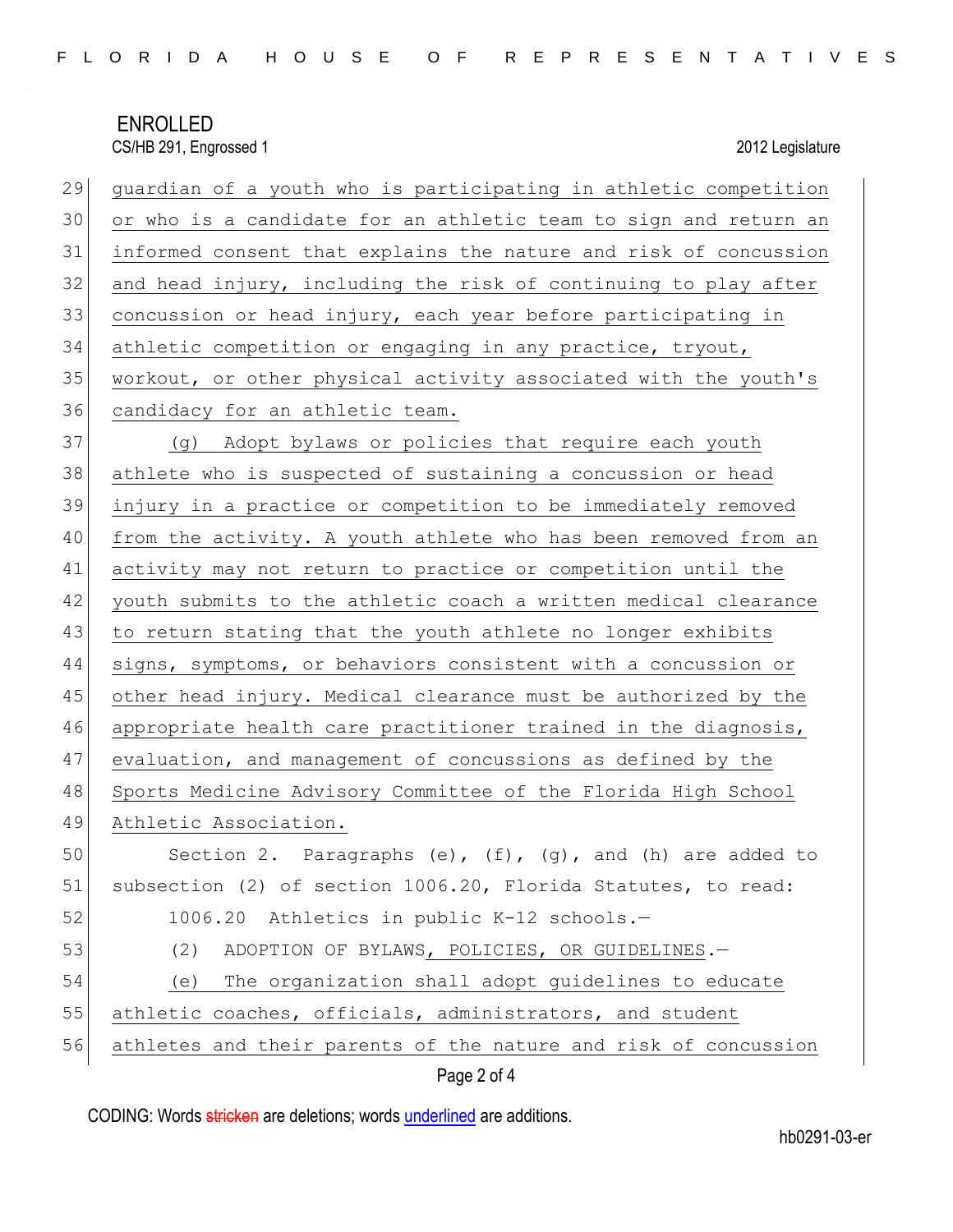## ENROLLED CS/HB 291, Engrossed 1 2012 Legislature

| 57 | and head injury.                                                 |
|----|------------------------------------------------------------------|
| 58 | The organization shall adopt bylaws or policies that<br>(f)      |
| 59 | require the parent of a student who is participating in          |
| 60 | interscholastic athletic competition or who is a candidate for   |
| 61 | an interscholastic athletic team to sign and return an informed  |
| 62 | consent that explains the nature and risk of concussion and head |
| 63 | injury, including the risk of continuing to play after           |
| 64 | concussion or head injury, each year before participating in     |
| 65 | interscholastic athletic competition or engaging in any          |
| 66 | practice, tryout, workout, or other physical activity associated |
| 67 | with the student's candidacy for an interscholastic athletic     |
| 68 | team.                                                            |
| 69 | The organization shall adopt bylaws or policies that<br>(q)      |
| 70 | require each student athlete who is suspected of sustaining a    |
| 71 | concussion or head injury in a practice or competition to be     |
| 72 | immediately removed from the activity. A student athlete who has |
| 73 | been removed from an activity may not return to practice or      |
| 74 | competition until the student submits to the school a written    |
| 75 | medical clearance to return stating that the student athlete no  |
| 76 | longer exhibits signs, symptoms, or behaviors consistent with a  |
| 77 | concussion or other head injury. Medical clearance must be       |
| 78 | authorized by the appropriate health care practitioner trained   |
| 79 | in the diagnosis, evaluation, and management of concussions as   |
| 80 | defined by the Sports Medicine Advisory Committee of the Florida |
| 81 | High School Athletic Association.                                |
| 82 | The organization shall adopt bylaws for the<br>(h)               |
| 83 | establishment and duties of a sports medicine advisory committee |
| 84 | composed of the following members:                               |
|    | Page 3 of 4                                                      |

CODING: Words stricken are deletions; words underlined are additions.